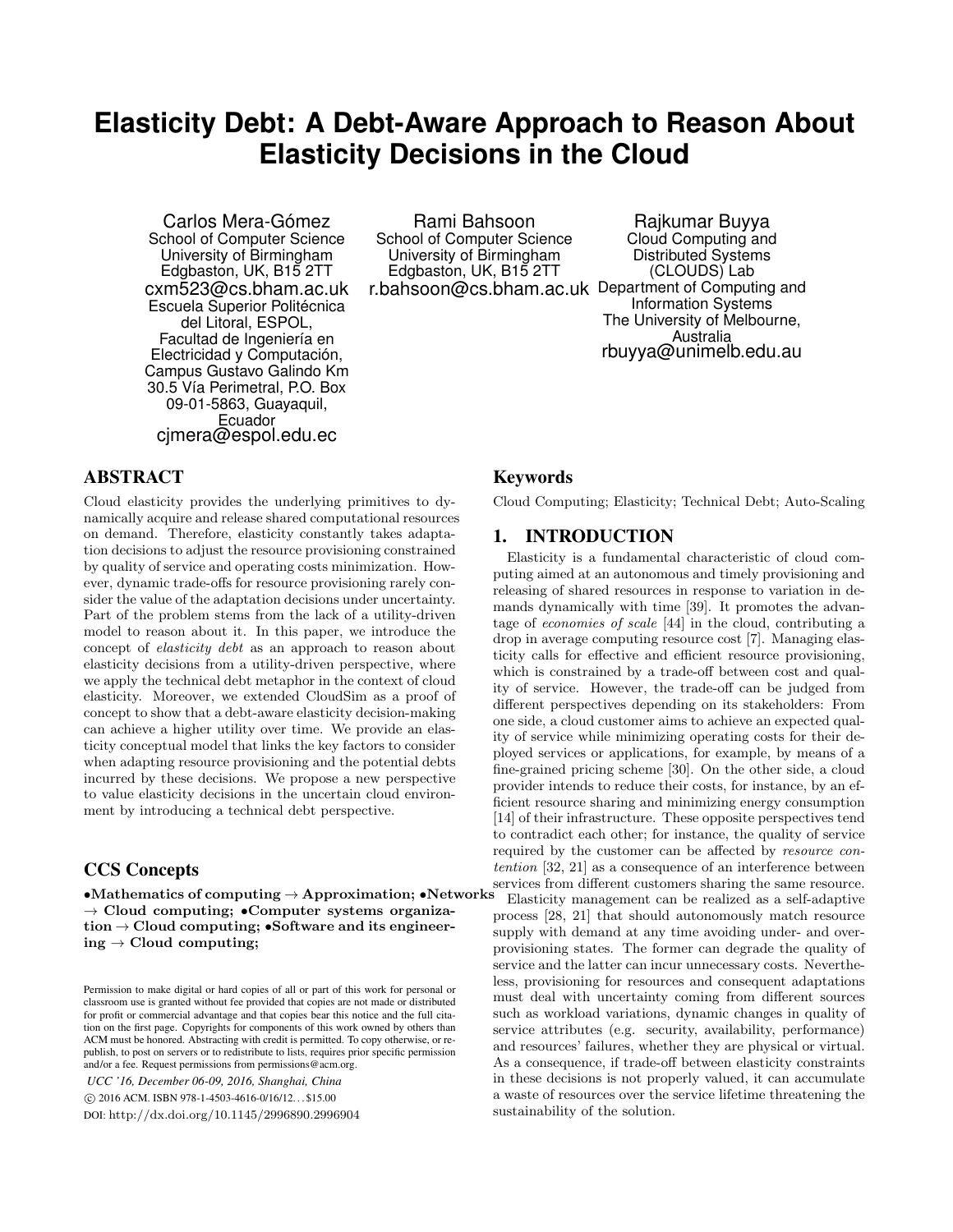The novel contribution of this paper is a conceptual model for elasticity and an economics-driven approach to reason about elasticity decisions. The elasticity conceptual model interconnects elasticity determinants (e.g. pricing scheme, billing cycle, resource bundles granularity, spin-up time), sources of uncertainty, conflicting elasticity constraints and stakeholders to facilitate a systematic evaluation of elastic adaptation decisions and their effects on elasticity. The economics-driven approach uses technical debt analysis to support elasticity management. In its original context, technical debt was introduced in [13] as a way to express a tradeoff between short-term benefits in taking immature, poor and quick engineering decisions, that are suboptimal for long-term value creation, at the cost of compromising longterm objectives [41, 31]. Correspondingly, any additional effort incurred in future developments as a consequence of these decisions accounts as an interest on the debt. Similarly, we argue that each resource adaptation in cloud elasticity management may lead to debt (e.g. in the form of an under- or over-provisioning state) as a result of short-term decisions, an inadequate trade-off for an adaptation decision under uncertainty, or due to a changing external condition which makes the adaptation inappropriate in retrospect, and we will refer to it as an elasticity debt.

Although, the original technical debt metaphor has been expanded to other economics-driven topics such as software architecture, cloud service selection, software testing, sustainability design and software requirements [33]; to the best of our knowledge, we are the first to introduce technical debt in the context of cloud elasticity.

The remainder of this paper is structured as follows. In sections II and III, we discuss the requirements for modelling elasticity and we contribute to a conceptual model that systematically models and addresses elasticity debts. Section IV evaluates our approach by means of a proof of concept that extends CloudSim [11]. We use an illustrative scenario to show the impact of factoring debt analysis in the elasticity management process. Thereafter, we review related work in section V. Finally, section VI presents our conclusions and directions for future work.

# 2. AN ELASTICITY CONCEPTUAL MODEL

# 2.1 Elasticity Determinants

Elasticity is the enabler in cloud computing to support a dynamic resource allocation on demand, which avoids overprovisioning in the case of acquiring a fixed computing capacity in advance [20]. Cloud is essentially a utility-based model, which is highly motivated by economies of scale, we argue that elasticity should have economics-driven and debtaware adaptations in the heart of the elasticity management process. This drives the need for evaluating elasticity resource management constrained by Quality of Service (QoS) and operating cost.

The work in [28] describes elasticity as an adaptive process and identifies two key aspects: accuracy, which is given by the precision at scaling, and timing, which is the speed at scaling outward or inward. Unlike scalability, which is only a requirement to achieve elasticity, elasticity is also concerned with the precision and dynamism at supplying resources to match the demand [27]. However, the overand under-provisioning of these resources can imply a debt in the process.

A prerequisite for dynamically identifying, tracking, valuing and consequently managing debts in elasticity decisions is an understanding of each of the elasticity determinants:

- Elasticity level refers to the layer where elasticity actions are adopted: application, infrastructure or platform level [19]. An example of the application elasticity level is [24]. This work manages elasticity at the algorithm level, making the application aware of budget availability or time constraints to produce different outcomes accordingly. However, this is only applicable in a limited scope where consumers would accept approximate outputs (e.g. data mining, multimedia applications). Infrastructure as a Service (IaaS) Amazon EC2 [5] is an example of the infrastructure elasticity level. It provides both an API and a mechanism named Auto Scaling to define threshold-based rules to launch or release a set of virtual machines (VMs) depending on conditions configured in terms of resource metrics whose values are delivered by a monitoring service called CloudWatch. Finally, in the platform elasticity level, the container or execution environment from a Platform as a Service (PaaS) cloud supplies an embedded controller for applications built and deployed on these platforms [20, 45].
- Elasticity policy is defined by [19] as the interactions required to perform resource provisioning; the policy can be classified as manual or automatic. In manual policy, the customer is responsible for monitoring and carrying out resource adaptations through an API. On the other hand, in automatic policy, monitoring and elastic adaptations are performed by the application itself or by the cloud platform according to a reactive, proactive or hybrid approach. A reactive approach usually consists of threshold-based rules which take actions depending on metric values (e.g., [25, 5]). On the contrary, a proactive approach aims to predict resource demand to supply resources in advance by means of workload forecasting mechanisms (e.g., [2, 26]). Hybrid approaches are ways to blend a reactive with a proactive one; for example, the works in [1, 29]. The former work shows nine different combinations to build a hybrid elasticity policy. Its results reveal that the most efficient of those combinations is a reactive controller to grow in resources with a proactive one to shrink them back. In any approach, an appropriate elasticity policy should cope with sudden instability of resource demand to avoid resource thrash $inq$  [15, 14], which is the consequence of unnecessary opposite resource adaptation on presence of quick fluctuations in the demand leading to degrade elasticity in terms of cost and quality. From the existing alternatives to minimize this aftermath [14, 36], the most common is to define a cooldown period during which new elastic adaptations are avoided.
- Elasticity methods are the deployment mechanisms to provision or remove resources and according to [19] can be categorized as replication, migration and resizing. Replication or horizontal scaling is given by adding or releasing VMs, containers or modules. Resizing or vertical scaling consists in adding individual capacities such as a single CPU to a running VM; however, is not addressed by most of cloud providers [14].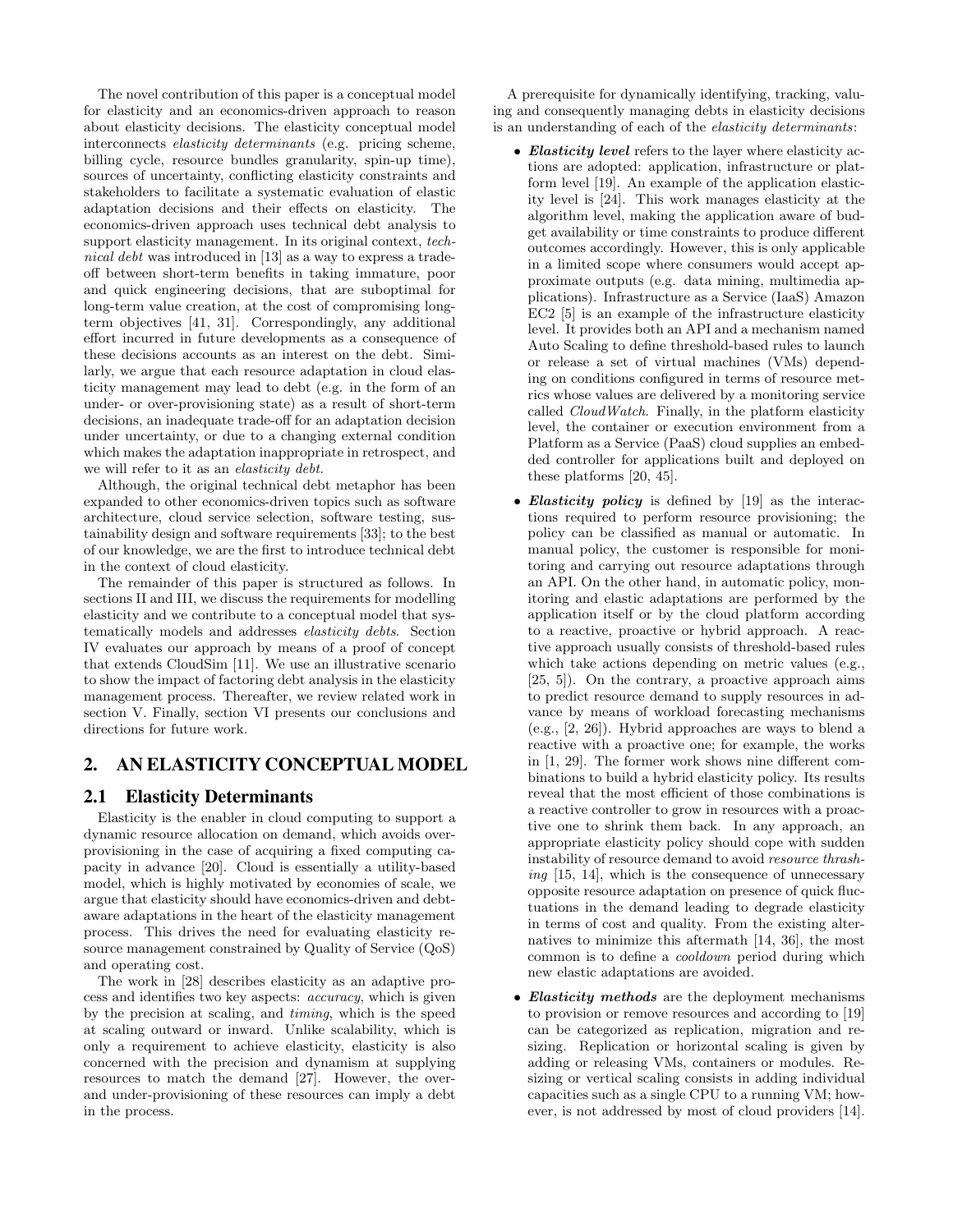Migration consists in reallocating a VM from one physical machine to another intended to consolidate VMs or to simulate resizing.

- Computing resource granularity is defined by the bundles at which a fixed combination of capacities (e.g. processing, memory, storage, networking / data transfer) are restricted for acquisition of individual needs. Some providers such as Google Compute Engine allows to define custom machine types; however, they take longer the first time are launched [43]. Another issue to consider is how bundles' capacities and pricing are related, because their relation is not always linear [42, 37]. Hence, overall cost is also determined by the dynamic bundle selection over service lifetime.
- Spin-up time accounts for the delay between the time a customer requests a resource until it is effectively ready to be used. For some providers, experimental evidence shows that spin-up time might take up to 10 minutes [9, 32] and it depends on several factors such as cloud layer (IaaS or PaaS), type of operating system, number of requested VMs, VM size and resource availability in the region [20, 38]. Besides the spin-up time, a dynamic resource provisioning can be affected by the quota imposed by cloud providers to limit the number of resource instances that can be acquired by a customer in a single request [20], which might be insufficient during a sustained fast growth or for high performance applications.
- Resource pricing schemes are classified by [30] as: pay-as-you-go, subscription and spot market. Pay-asyou-go consists in a fixed price per billing cycle. For example, Amazon EC2 offers an hour-based billing; Google Compute Engine [22], a minute-based billing but with a minimum charge of 10 minutes at launching new VMs; or CloudSigma [12], a 5 minute-based billing cycle. The length of the billing cycle may lead to a partial usage waste [30], which is the extra time paid for a released resource due to the billing cycle granularity. Hence, a customer needs to analyse an appropriate pricing scheme depending on workload pattern, volume and type of job [43]. On the other hand, a provider considers maintenance costs such as those at starting or shutting down a VM and additional overheads related to a fine-grained pricing [30]. Subscription tends to be deterministic as far as price is concerned. In case the choice is informed by a deterministic projection for the demand, the model can render a cheaper option. However, subscription is not elastic because customers subscribe beforehand for resources for a definite period of time and the model might not be optimal if the level of demand fluctuates, which is often the case on open and multi-tenant environments such as cloud. Nonetheless, it may be combined with a pay-as-yougo scheme to handle the minimum expected amount of jobs and reduce overall costs. Spot market can be the cheapest alternative in some scenarios, where users can bid for resources and get available resources when their offers are higher than the spot price. However, this scheme is only suitable for flexible jobs that are not time critical and can cope with interruptions because these spot or preemptible instances [5, 22] are

terminated when the spot price exceeds the offer.

• Workload refers to the workload type (e.g. batch, transactional, analytical, high-performance) and workload intensity behaviour, which is given by the pattern (e.g. periodical, unpredictable) and volume of requests arrival rates over time.

# 2.2 Elasticity Constraints

We view cloud elasticity as a resource provisioning driven by its determinants but constrained by a trade-off between conforming an expected quality of service, specified in a service level agreement (SLA), and minimizing operating costs. Therefore, elasticity performance should be evaluated in terms of both quality and costs as proxies for underand over-provisioning states, respectively. These conflicting constraints are dynamically adjusted from the different perspectives of elasticity stakeholders (i.e. cloud provider and cloud customer) and may contribute with a degree of uncertainty in the environment by triggering sudden adaptations to adjust resource provisioning in the cloud. For example, a cloud provider, such as an IaaS provider, may cause resource contention at making services dynamically share resources as an attempt to minimize his operating costs; or a cloud customer, such as a Software as a Service (SaaS) provider, may also introduce uncertainty while dynamically adjusting parameters for his quality of service attributes.

# 3. ELASTICITY DEBT

#### 3.1 Technical Debt on Elasticity

Technical debt makes an analogy between releasing suboptimal software and going into a financial debt [23]. This metaphor is used to describe trade-offs from expedient shortterm solutions that could deliver immediate gains, which compromise long-term benefits that can relate to software maintenance and evolution [31]. Similar to a debt in finance, a technical debt can unfold opportunities if taken strategically, in which case is called intentional [10]. On the other hand, an unintentional technical debt is a consequence of inappropriate engineering decisions. In any case, if a decision is not appropriately valued to deal with uncertainty, its results may overcome their benefits. Hence, this requires a reasoned decision-making that identifies the debt and its sources, measure and manage it for value creation [3, 41] in an attempt to avoid accumulating unnecessary technical debt.

Similar to investments, the value of a technical debt can be positive if it is intended to create value (e.g. adapting decisions for imminent scenarios) or negative if it is taken to reduce unwanted effects of previous decisions (e.g. adaptation decisions for attenuating undesired consequences) [31].

Technical debt management in iterative development process aims to achieve cost-effective, timely and quality software [17], where each iteration gives the chance to optimize for technical debt by either confining the negative debt and/or taking positive debts. The strategy for reducing a negative debt or taking a positive one essentially depends not only on adopted strategy and correctness of decisions under uncertainty but also on environmental changes such as appearance of better technologies, new regulations, change of critical business rules or rapid growth in the market, which make these decisions appear as suboptimal retrospectively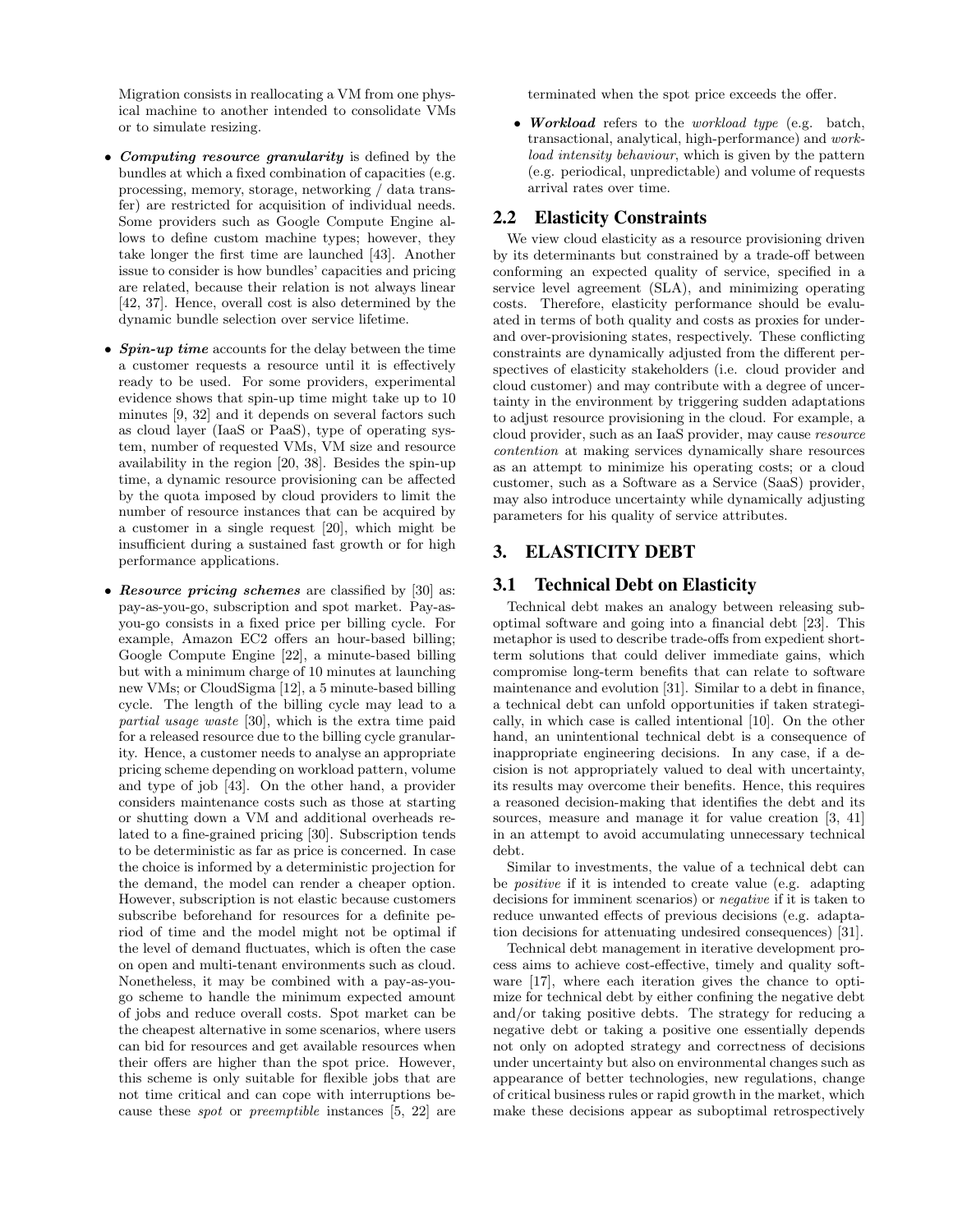

Figure 1: A conceptual model of elasticity debt

[31, 10] and unsuitable for required adaptation and evolution. Given the metaphor effectiveness to communicate trade-offs by means of an economic valuation of decisions, it has been widely applied in other software engineering disciplines [33, 8, 35, 3] such as software architecture, sustainability design, software requirements, cloud service selection, software documentation and testing.

Unlike traditional approaches for managing technical debt in software engineering, we look at elasticity debts from a runtime perspective. Specifically, we argue that elasticity debt originates from suboptimal self-adaptive and managing decisions of elasticity. We attribute the debt to illadaptations under a dynamic and uncertain context that might affect the utility of the system. It can be also influenced by the way we handle trade-offs, conflicting perspectives and constraints. Additionally, as cloud computing is highly motivated by economies of scale and elasticity is the enabler for this property, we advocate that resource adaptation decisions should be valued from an economics-driven approach that considers the trade-offs of compromising longterm benefits for short-term gains when adapting resource provisioning. In line with this, we posit that technical debt should not be undermined when managing elasticity as it can uncover hidden liabilities hurting the utility of the system that if well managed it can be transformed into value. The use of the metaphor can be effective in managing cloud elasticity and valuing its adaptation decisions under uncertainty by means of preventing debt or making debts visible.

We define *elasticity* debt as the valuation gap between an elastic adaptation decision and the optimal one. In case of a strategic debt, the decision that appears to be suboptimal in the current context aims to create the conditions to bet-

ter handle imminent cloud environmental changes or reduce negative effects of the previous adaptation; and consequently yield a higher utility when considerations take place. However, in case of an unintentional debt, the decision is inappropriate with ill consideration for elasticity determinants or uncertainty in the environment.

For example, an elastic adaptation decision can take a positive debt, remaining slightly under-provisioned for a short period of time, to avoid a number of undesired adaptations; and thus to escape from thrashing and partial usage waste; even though this decision affects the quality of service but does not exceed the overall threshold specified in the SLA. Another example can be a scenario where a negative debt is taken to only partially reduce an over-provisioning produced by the previous adaptation because it is expected a potential increase in resource demand.

Our conceptual model, depicted in figure 1, shows that elasticity is driven by its determinants but constrained by quality of service and operating cost as configured according to the stakeholder perspective. Additionally, it shows that elastic adaptation decisions can be influenced by uncertainties that can come from multiple sources, such as: workload variations that deviate from expected patterns; unexpected resource failure; changes that relate to elasticity constraints, and/or QoS requirements. These can consequently lead to resource contention, partial usage waste, under- or over-provisioning. Therefore, we argue that valuing the utility of these decisions can assist in predicting the debt they imply on the system and its management through either reactive, proactive or retrospective reasoning to avoid a dynamic accumulation of debt. The conceptual model and its instantiation can make the debt related to elasticity explicit.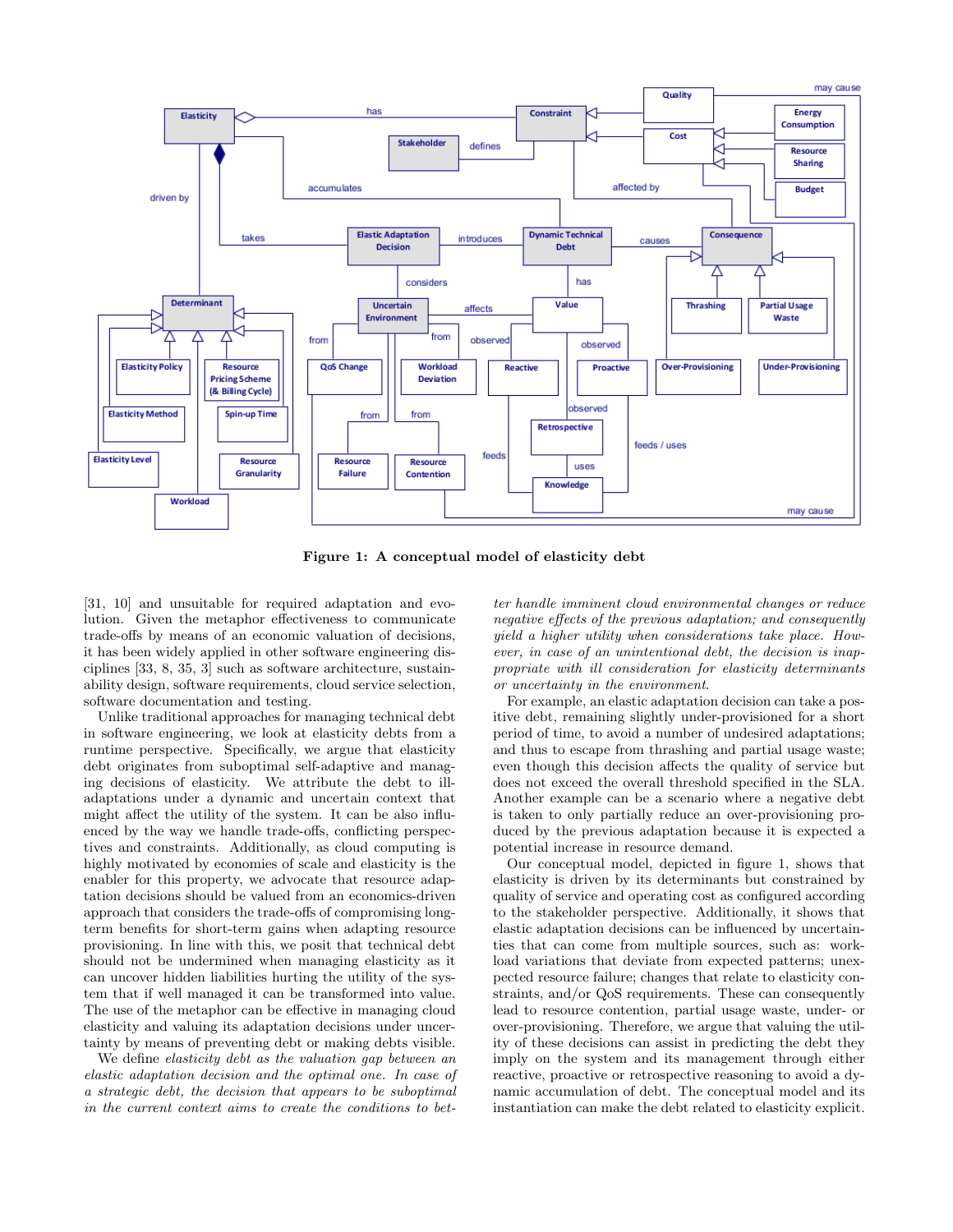For example, the instantiation can help a decision-making process to design algorithms that can better cope with the dynamic demands in uncertain cloud environments to reduce unnecessary adaptations or eliminating waste of resources.

#### 3.2 Debt-aware approach

Our approach values elasticity debts introduced by each adaptation decision. The valuation keeps a control on the accumulated debts over time and their influence on the aggregate utility. Adopting the aggregate utility function defined in [40], we view that the overall satisfaction of a cloud customer c, e.g. a SaaS provider, at executing a workload w, composed of incoming requests, in an IaaS provider infrastructure is determined by 1:

$$
U_c(w) = Re(x) * x_s - Pe(x) * x_f - \sum_{i=1}^{N} Cost(vm_i) \int_0^L m_i(t)dt,
$$
\n(1)

where  $Re(x)$  and  $Pe(x)$  functions return the revenues and penalties per request, respectively;  $x_s$  and  $x_f$  represent the number of successful and failed requests, respectively, from workload w with respect to defined in the SLA; and  $Cost(v_m)$ function returns the cost of each of the N virtual machine types corresponding to their  $m_i$  launched instances over the execution time. Based on this, every elasticity decision should be valued in terms of its support to a utility maximization over time by minimizing penalties, i.e. meeting quality expectations, and reducing operating costs, i.e. provisioning a resource configuration that match expected demand as close as possible.

To illustrate our approach, we build on the work of [18], in which a scaling decision is taken based on the zone at which the value of a monitored performance metric is located, namely a black zone, where the decision is based on performance valuations; gray zone, where the decision is taken depending on economic valuations; and white zone, where no scaling decision is considered. Likewise, as we can see in figure 2, we have divided the decision space of a performance metric in three kind of areas: (i) an upper and lower reactive areas, where a quick decision is taken with a reactive approach to avoid incurring in SLA violations or waste of resources, respectively; (ii) an upper and lower debt-aware areas, where a proactive adaptation is evaluated by reasoning with a technical debt approach; and (iii) a third zone, where no resource adaptation is necessary.

In debt-aware areas, before proceeding with a decision dec to adapt a resource configuration that satisfies a demand of resources dem, determined by incoming requests, each alternative is valued in terms of the utility per request that it may yield according to the function in 2:

$$
Value(dec, dem) = Re(x) - Pe(x) - \frac{ResCost(dec)}{dem}, \quad (2)
$$

where the first two terms,  $Re(x)$  and  $Pe(x)$ , are the functions described in function 1, and the last term is the average cost per requests as a result of dividing the cost of the resource provisioning configuration at adopting decision dec, obtained from ResCost(dec), by the demand.

As we depict in algorithm 1, potential elastic adaptation decisions to adjust resource provisioning in debt-aware areas are evaluated based on the estimated utility they may achieve when handling the expected resource demand, within



Figure 2: Debt-aware areas for elasticity decisions

the next monitoring period, by means of function 2. In case the most valuable of these alternatives is likely to yield more value with its resource provisioning than keeping the current resource configuration, the decision-making process will go for that adaptation decision. However, this decision may appear as sub-optimal if evaluated under the instant demand and therefore incur a potential elasticity debt. We estimate this debt by comparing the present value of the current decision and the new one to be adopted, i.e. the utility of their corresponding resource provisioning to handle the current resource demand. There is a debt if the value of the new adaptation decision is lower than the current one; otherwise, the decision is considered optimal.

## 4. EVALUATION

To evaluate our approach, we look at a globally accessed multi-tenant SaaS survey application, where tenants after subscribing to the service can design a survey, publish it and collect its results for analysis. Simultaneously, multiple surveys from different tenants run; depending on the number of participants attracted, the service workload can experience a sudden sharp of resource demand that should be handled by the service infrastructure accordingly. The service owner is a SaaS provider who processes incoming HTTP requests, from tenants and participants, on the IaaS provider infrastructure where the service is deployed. We instantiate our elasticity conceptual model in figure 3, with a scenario to represent a snapshot of a decision-making to adapt a resource provisioning. In particular, the diagram depicts a configuration instance of elasticity determinants and elasticity constraints as specified by the SaaS provider. The scenario only looks at one quality attribute: performance in terms of response time per request with a penalty of 100% of its price in case of SLA violation. In line with this, the CPU utilization is the metric based on which limits for relaxed, debt-aware and reactive limits are defined. In the instantiation, we illustrate a proactive adaptation triggered by a workload deviation when the monitored metric value is in a debt-aware area. This adaptation decides to launch new VMs incurring debt; the value of this decision is positive if proactively observed; whereas is negative if observed reactively.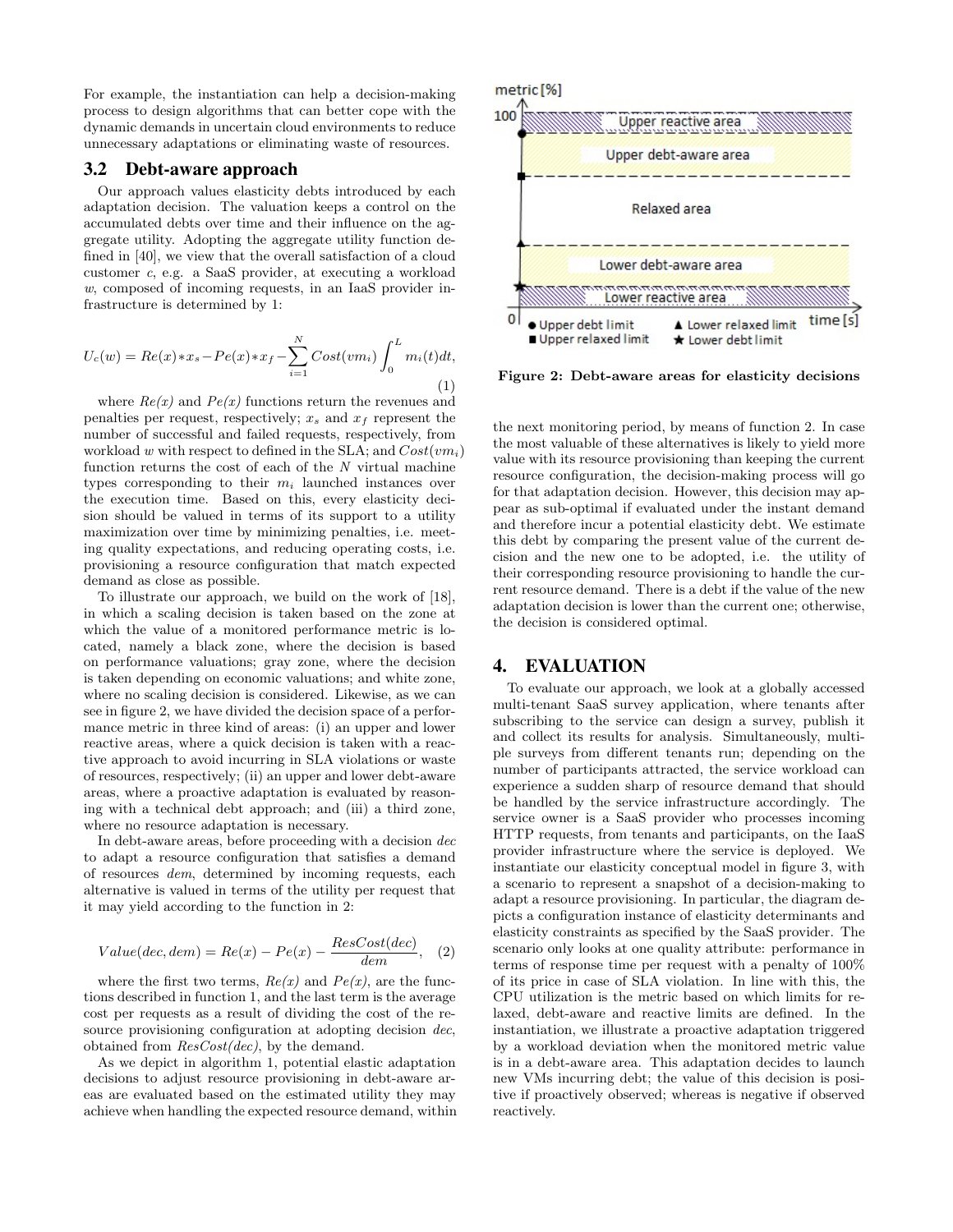|  |  | Algorithm 1 Elasticity debt algorithm |
|--|--|---------------------------------------|
|--|--|---------------------------------------|

| Input: upperDebtLimit, upperRelaxedLimit, // Upper<br>debt-aware limits                               |  |  |
|-------------------------------------------------------------------------------------------------------|--|--|
|                                                                                                       |  |  |
| lowerRelaxedLimit, lowerDebtLimit, // Lower                                                           |  |  |
| debt-aware limits                                                                                     |  |  |
| currentDemand, expectedDemand // Resource demand<br>elasticityDebt // Accumulated debt so far         |  |  |
| <b>Output:</b> scaling Decision, // Decision whether scale or not                                     |  |  |
| debt // New debt incurred                                                                             |  |  |
| <i>Initialisation</i> : $A \leftarrow \{scaleIn, scaleOut, noScale\}, // set of$                      |  |  |
| possible decisions                                                                                    |  |  |
| $\mathrm{debt} \leftarrow 0.$                                                                         |  |  |
| $cpuUtil \leftarrow monitorCPU() // current CPU$                                                      |  |  |
| utilization metric                                                                                    |  |  |
| 1: if $(cpuUtil > upperDebtLimit)$ then                                                               |  |  |
| 2:<br>$scalingDecision \leftarrow scaleOut$                                                           |  |  |
| 3: else if $(cpuUtil \lt lowerDebtLimit)$ then                                                        |  |  |
|                                                                                                       |  |  |
| scaling Decision $\leftarrow$ scale In<br>4:                                                          |  |  |
| 5: else if (lowerRelaxedLimit<br>cpuUtil<br>$\,<\,$<br>$\,<$                                          |  |  |
| $upperRelaxedLimit)$ then                                                                             |  |  |
| scaling Decision $\leftarrow$ no Scale<br>6:                                                          |  |  |
| 7: else if $(upperRelaxedLimit < copuUtil < upperDebtLimit$                                           |  |  |
| OR lowerDebtLimit $\langle \text{cpu}[[t]] \rangle$ cowerRelaxedLimit                                 |  |  |
| then                                                                                                  |  |  |
| 8:<br>scalingDecision $\leftarrow$ arg max <sub><math>x \in A</math></sub> $Value(x, expectedDemand)$ |  |  |
| 9:<br>if $(scalingDecision \neq noScale)$ then                                                        |  |  |
| 10:<br>$adaptationValue \leftarrow Value(scalingDecision, currentDe-$                                 |  |  |
| mand)<br>11:                                                                                          |  |  |
| $stayValue \leftarrow Value(noScale, currentDemand)$                                                  |  |  |
| 12:<br>$\mathrm{debt} \leftarrow \max(\mathrm{stayValue} - \mathrm{adaptationValue}, 0)$              |  |  |
| 13:<br>$elasticityDet \leftarrow elasticityDebt + debt$                                               |  |  |
| 14:<br>end if                                                                                         |  |  |
| $15:$ end if                                                                                          |  |  |
|                                                                                                       |  |  |

## 4.1 Experiment Setup

We developed a simulation tool by extending CloudSim [11], a cloud simulation framework for cloud services and infrastructures, and its set of extensions available in CloudSimEx project<sup>1</sup>. In addition to the core functionality, we implemented a load balancing mechanism and horizontal scaling depending on automatic elasticity policies. Specifically, we implemented two elasticity policies: (i) the proposed hybrid elasticity policy with three decision areas and a debt-aware decision valuation; and (ii) an entirely reactive elasticity policy. Our objective is to compare the aggregate utility they can achieve.

For experimentation purposes, our SaaS survey application will handle a workload that represents the arrival rate of requests over time, as shown in figure 4. This workload corresponds to the 1998 World Cup website trace [6] but scaled to last 72 minutes and to demand a controllable amount of resources. We transformed the original workload file into the Standard Workload Format to make it compatible with CloudSim. The simulation is simplified by assuming that a resource demand of a request, expressed in millions of instructions per second (MIPS), is handled entirely by instances of application servers, i.e. we are adapting the resource provisioning by launching or releasing instances of application servers depending on their available processing capacity in terms of MIPS. Using CloudSimEx, we are calculating the infrastructure costs simulating the pricing scheme of an n1-standard-1 machine type available from Google Compute Engine in the US.

We ran a simulation with the reactive approach. Then, we



Figure 3: An instantiation of the conceptual model

compared its results with those obtained by the hybrid approach using the simulation parameters specified in table 1. For simplicity, we used extrapolation with the least squares method for workload prediction in the debt-aware area.

We carried out the experiments on a laptop running Windows 10x64 operating system with 16GB RAM and Intel Core i7-4500U CPU at 1.8GHz. The simulation for the reactive and hybrid approaches took approximately 2 and 8 minutes, respectively.

### 4.2 Results

Figure 5 depicts the average CPU utilization over time, VM provisioning over time and accumulated utility over time for the reactive experiment when it processes the workload. We observed that accumulated utility faced three inflections at points where elastic adaptations were affecting the utility. At the end of the execution, this experiment achieved an aggregate utility of \$70.4 with a SLA violation of 9.5% of all handled requests.

Figure 6 illustrates the average CPU utilization over time, VM provisioning over time and accumulated utility over time for the debt-aware hybrid approach when it processes the workload. It improved the aggregate utility of the previous experiment by a 3% and reduced the number of SLA violations by a 7%. As it can be noticed in the accumulated utility graph, the curve grows more smoothly yielding an utility of \$72.4 with an 8.8% of SLA violations on handled

<sup>1</sup>https://github.com/Cloudslab/CloudSimEx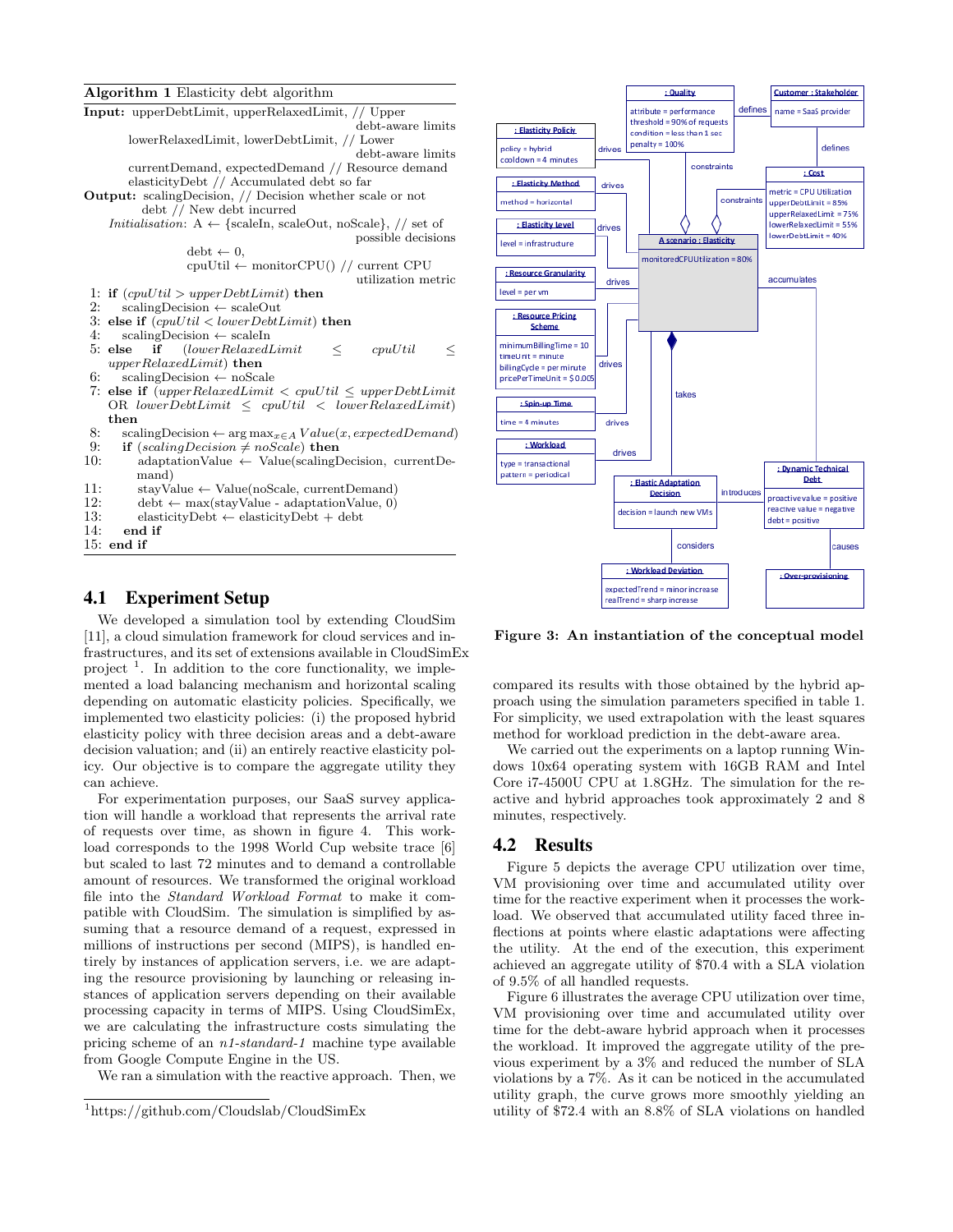

Figure 4: Request arrival trace

Table 1: Simulation Parameters

| Parameter                  | Debt-Aware                              | Reactive |
|----------------------------|-----------------------------------------|----------|
|                            | Hybrid                                  |          |
| Upper debt limit           | 80\%                                    |          |
| <b>Upper relaxed limit</b> | 70%                                     |          |
| Lower relaxed limit        | 50%                                     |          |
| Lower debt limit           | 40\%                                    |          |
| Upper threshold            |                                         | 80%      |
| Lower threshold            |                                         | 40\%     |
| Quality constraint         | $90\%$ of requests handled under $2.5s$ |          |
| Price per request          | $0.0015$ USD                            |          |
| Penalty per request        | $200\%$ of its price                    |          |
| $n1$ -standard-1<br>VM     | <b>100 MIPS</b>                         |          |
| capacity                   |                                         |          |
| VM cost per hour           | $0.115$ USD                             |          |



requests.

These results aim at showing that is possible for a SaaS provider to achieve a higher utility when an elasticity debt reasoning is incorporated in the elasticity decision-making process.

## 4.3 Threats to Validity

Although the simulation can be extended to include more quality of service attributes, we only considered one attribute: performance. However, real services require adaptation based on a trade-off between multiple attributes (e.g. availability, reliability, security).

Our work extends on CloudSim, a widely used simulation tool that mimics the cloud environment. The simulation nature of the work can carry threats to validity as the experiments are not performed in a real cloud. Nevertheless, the approach is justified: the simulation can better allows us to carry worst and best case what-if analysis for the debtaware approach and can carry various runs that would be difficult to observe their impact in real settings.

## 5. RELATED WORK

We created an elasticity conceptual model that relates factors to consider at valuing elasticity decisions with a debtaware approach to measure the potential impact on elasticity performance. Our model was informed by the concepts and requirements for modelling elasticity as described

Figure 5: Results of the reactive simulation

in Suleiman et. al. [43], Galante et. al. [20] and Jin et. al. [30]. Inspired by the contribution of Li et. al. [34] to value-oriented decisions in architectural technical debt, we adopted an UML notation to represent our view of elasticity and their debts. Another effort to understand and relate elasticity concepts came from Dustdar et. al. [16], they proposed a conceptual model with a multidimensional view of elasticity (i.e. resources, cost and quality) with physical and economic properties. Nonetheless, there is no mapping to relate all these elasticity concepts. On the contrary, we posit that elasticity focus on resource provisioning but constrained by operating costs and quality. Moreover, we made a broader compilation of concepts and related them around potential debts incurred through adaptation decisions.

The technical debt community has applied the metaphor in different contexts to value software engineering decisions under uncertainty in areas related to software architecture [35], cloud service selection [4], software maintenance and evolution [31] among others. For example, Alzaghoul et. al. [3] used the metaphor to reveal and quantify debts introduced by a potential service substitution, which may affect the utility of a service composition in a cloud context. However, different from previous works [33], we are the first to introduce this metaphor to support decision-making in a highly dynamic environment such a cloud elasticity and to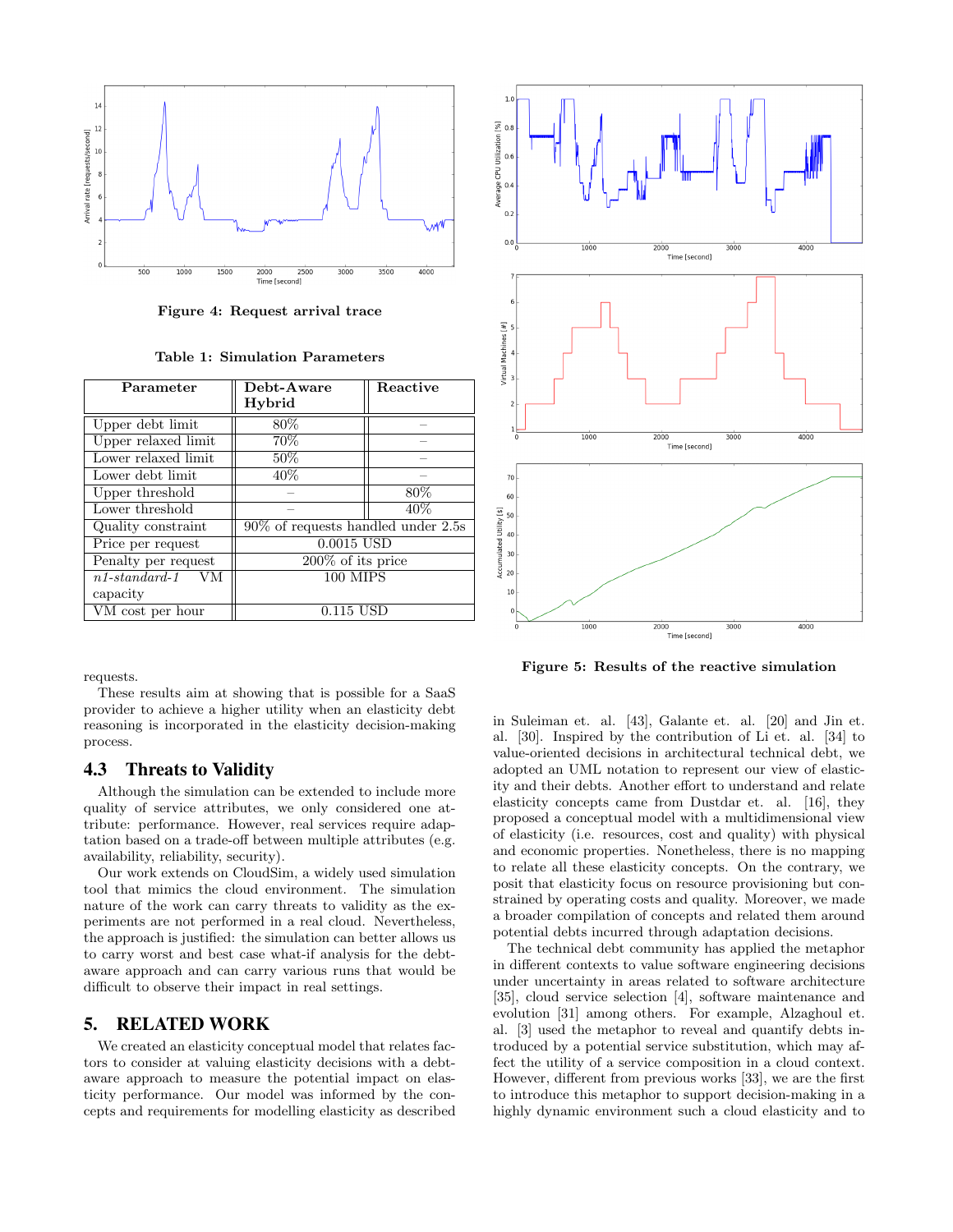

Figure 6: Results of debt-aware hybrid simulation

use the metric in runtime adaptive setting.

Fokaefs et. al. [18] presented an economics-driven approach to scale resources in the cloud; nonetheless, it was purely reactive and only considered costs in the decision valuation to adapt the resource provisioning, excluding quality considerations in terms of penalties due to SLA violations. In another effort, Pandey et. al. validated their hybrid planning approach [40] to support decision-making in selfadaptive systems by means of an utility-based decision valuation. Although this work focused on planning for selfadaptive systems, its experiments were devised for adaptation scenarios in cloud elasticity, and performed a trade-off between quick and optimal planning strategies but, different from ours, without considering a potential debt incurred at adopting apparently sub-optimal decisions in uncertain environments.

# 6. CONCLUSIONS AND FUTURE WORK

Elasticity motivates the adoption of the cloud computing model because it enables the benefits from economies of scale in the cloud. However, even though it is impossible to achieve a perfect match between resource demand and supply, current resource provisioning mechanisms are usually unaware of the value of their decisions when they perform a resource adaptation, under uncertainty, to satisfy a resource

demand. Therefore, in this paper, we have introduced the concept of elasticity debt as a new approach to reason about elastic adaptations and value their decisions in terms of operating costs, quality and potentially incurred technical debt. This debt accounts for the valuation gap between an elastic adaptation decision and the optimal one.

We have presented an elasticity conceptual model based on a technical debt approach that interconnect elasticity concepts to show that resource adaptation decisions may introduce a dynamic technical debt, which over time affects the overall utility. Moreover, we shown that our approach promotes a value-oriented perspective for elastic adaptation decisions whose debt that can be observed reactively, proactively or in retrospective. Our simulation results revealed that a debt-aware elasticity can achieve a higher utility for its stakeholder than a classic approach.

In our ongoing research, we will analyse the elasticity debt from the perspective of an IaaS provider. Furthermore, we will investigate mechanisms for reconciling customer and provider perspectives for debt to inform elasticity management.

#### Acknowledgment

The authors would like to thank Francisco Ramírez for his contribution towards the development of the simulation tool.

#### References

- [1] A. Ali-Eldin, J. Tordsson, and E. Elmroth. An adaptive hybrid elasticity controller for cloud infrastructures. In Network Operations and Management Symposium (NOMS), 2012 IEEE, pages 204–212. IEEE, 2012.
- [2] A. Ali-Eldin, J. Tordsson, E. Elmroth, and M. Kihl. Workload classification for efficient auto-scaling of cloud resources. Technical report, Technical Report, 2005.[Online]. Available: http://www8.cs.umu. se/research/uminf/reports/2013/013/part1. pdf, 2013.
- [3] E. Alzaghoul and R. Bahsoon. Cloudmtd: Using real options to manage technical debt in cloud-based service selection. In Proceedings of the 4th International Workshop on Managing Technical Debt (MTD 2013), pages 55–62. IEEE, 2013.
- [4] E. Alzaghoul and R. Bahsoon. Economics-driven approach for managing technical debt in cloud-based architectures. In Proceeedings of the 6th IEEE/ACM International Conference on Utility and Cloud Computing (UCC 2013), pages 239–242. IEEE, 2013.
- [5] Amazon EC2. Online. https://aws.amazon.com/ec2/, April 2016.
- [6] M. Arlitt and T. Jin. A workload characterization study of the 1998 world cup web site. IEEE network, 14(3):30– 37, 2000.
- [7] M. Armbrust, A. Fox, R. Griffith, A. D. Joseph, R. Katz, A. Konwinski, G. Lee, D. Patterson, A. Rabkin, I. Stoica, et al. A view of cloud computing. Communications of the ACM, 53(4):50–58, 2010.
- [8] S. Betz, C. Becker, R. Chitchyan, L. Duboc, S. Easterbrook, B. Penzenstadler, N. Seyff, and C. Venters. Sustainability debt: A metaphor to support sustainability design decisions. 2015.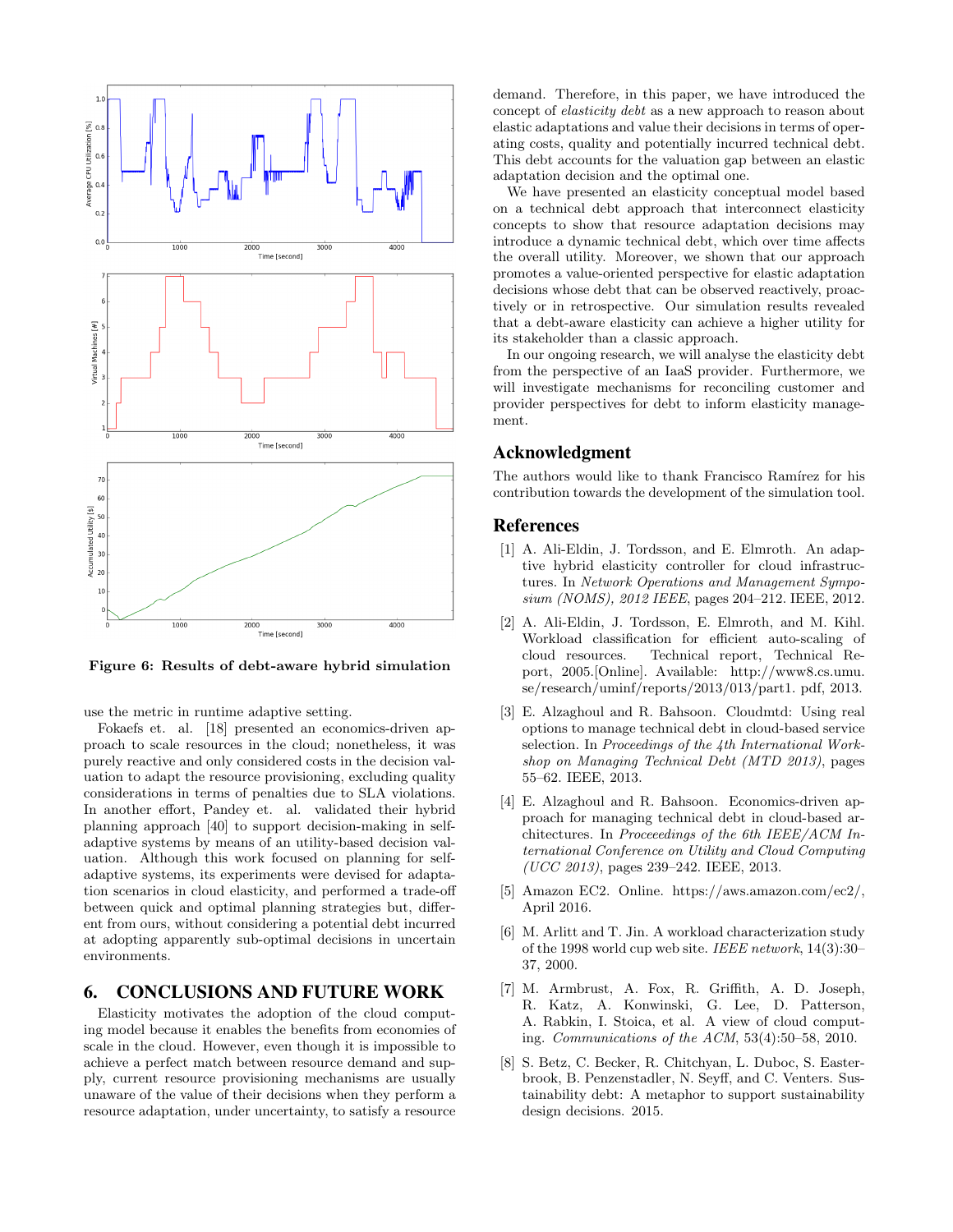- [9] P. C. Brebner. Is your cloud elastic enough?: performance modelling the elasticity of infrastructure as a service (iaas) cloud applications. In Proceedings of the 3rd ACM/SPEC International Conference on Performance Engineering, pages 263–266. ACM, 2012.
- [10] N. Brown, Y. Cai, Y. Guo, R. Kazman, M. Kim, P. Kruchten, E. Lim, A. MacCormack, R. Nord, I. Ozkaya, et al. Managing technical debt in softwarereliant systems. In Proceedings of the FSE/SDP workshop on Future of software engineering research, pages 47–52. ACM, 2010.
- [11] R. N. Calheiros, R. Ranjan, A. Beloglazov, C. A. De Rose, and R. Buyya. Cloudsim: a toolkit for modeling and simulation of cloud computing environments and evaluation of resource provisioning algorithms. Software: Practice and Experience, 41(1):23– 50, 2011.
- [12] CloudSigma. Online. https://www.cloudsigma.com/, April 2016.
- [13] W. Cunningham. The wycash portfolio management system. ACM SIGPLAN OOPS Messenger, 4(2):29– 30, 1993.
- [14] R. da Rosa Righi, V. F. Rodrigues, C. A. da Costa, G. Galante, L. C. E. de Bona, and T. Ferreto. Autoelastic: Automatic resource elasticity for high performance applications in the cloud. IEEE Transactions on Cloud Computing, 4(1):6–19, 2016.
- [15] S. Dustdar, A. Gambi, W. Krenn, and D. Nickovic. A pattern-based formalization of cloud-based elastic systems. In Proceedings of the 7th International Workshop on Principles of Engineering Service-Oriented and Cloud Systems, pages 31–37. IEEE Press, 2015.
- [16] S. Dustdar, Y. Guo, B. Satzger, and H.-L. Truong. Principles of elastic processes. IEEE Internet Computing, (5):66–71, 2011.
- [17] N. Ernst. A field study of technical debt. https://goo.gl/3hSIj6, 2015.
- [18] M. Fokaefs, C. Barna, and M. Litoiu. Economics-driven resource scalability on the cloud. In Proceedings of the 11th International Workshop on Software Engineering for Adaptive and Self-Managing Systems, pages 129– 139. ACM, 2016.
- [19] G. Galante and L. C. E. de Bona. A survey on cloud computing elasticity. In Proceedings of the 5th IEEE International Conference on Utility and Cloud Computing (UCC 2012), pages 263–270. IEEE, 2012.
- [20] G. Galante, L. C. E. De Bona, A. R. Mury, B. Schulze, and R. da Rosa Righi. An analysis of public clouds elasticity in the execution of scientific applications: a survey. Journal of Grid Computing, pages 1–24, 2016.
- [21] A. Gambi, W. Hummer, H.-L. Truong, and S. Dustdar. Testing elastic computing systems. Internet Computing, IEEE, 17(6):76–82, 2013.
- [22] Google Compute Engine. Online. https://cloud.google.com/compute/, April 2016.
- [23] Y. Guo and C. Seaman. A portfolio approach to technical debt management. In Proceedings of the 2nd Workshop on Managing Technical Debt, pages 31–34. ACM, 2011.
- [24] R. Han. Investigations into elasticity in cloud computing. arXiv preprint arXiv:1511.04651, 2015.
- [25] R. Han, M. M. Ghanem, L. Guo, Y. Guo, and M. Osmond. Enabling cost-aware and adaptive elasticity of multi-tier cloud applications. Future Generation Computer Systems, 32:82–98, 2014.
- [26] N. R. Herbst, N. Huber, S. Kounev, and E. Amrehn. Self-adaptive workload classification and forecasting for proactive resource provisioning. Concurrency and computation: practice and experience, 26(12):2053–2078, 2014.
- [27] N. R. Herbst, S. Kounev, and R. H. Reussner. Elasticity in cloud computing: What it is, and what it is not. In ICAC, pages 23–27, 2013.
- [28] N. R. Herbst, S. Kounev, A. Weber, and H. Groenda. Bungee: an elasticity benchmark for self-adaptive iaas cloud environments. In Proceedings of the 10th International Symposium on Software Engineering for Adaptive and Self-Managing Systems, pages 46–56. IEEE Press, 2015.
- [29] P. Jamshidi, A. Ahmad, and C. Pahl. Autonomic resource provisioning for cloud-based software. In Proceedings of the 9th International Symposium on Software Engineering for Adaptive and Self-Managing Systems, pages 95–104. ACM, 2014.
- [30] H. Jin, X. Wang, S. Wu, S. Di, and X. Shi. Towards optimized fine-grained pricing of iaas cloud platform. Cloud Computing, IEEE Transactions on, 3(4):436– 448, 2015.
- [31] P. Kruchten, R. L. Nord, and I. Ozkaya. Technical debt: from metaphor to theory and practice. IEEE Software, (6):18–21, 2012.
- [32] A. Li, X. Yang, S. Kandula, and M. Zhang. Cloudcmp: comparing public cloud providers. In Proceedings of the 10th ACM SIGCOMM Conference on Internet Measurement, pages 1–14. ACM, 2010.
- [33] Z. Li, P. Avgeriou, and P. Liang. A systematic mapping study on technical debt and its management. Journal of Systems and Software, 101:193–220, 2015.
- [34] Z. Li, P. Liang, and P. Avgeriou. Architectural debt management in value-oriented architecting. Economics-Driven Software Architecture, Elsevier, pages 183–204, 2014.
- [35] Z. Li, P. Liang, and P. Avgeriou. Architectural technical debt identification based on architecture decisions and change scenarios. In Proceedings of the 12th Working IEEE/IFIP Conference on Software Architecture (WICSA 2015), pages 65–74. IEEE, 2015.
- [36] T. Lorido-Botran, J. Miguel-Alonso, and J. A. Lozano. A review of auto-scaling techniques for elastic applications in cloud environments. Journal of Grid Comput $ing, 12(4):559-592, 2014.$